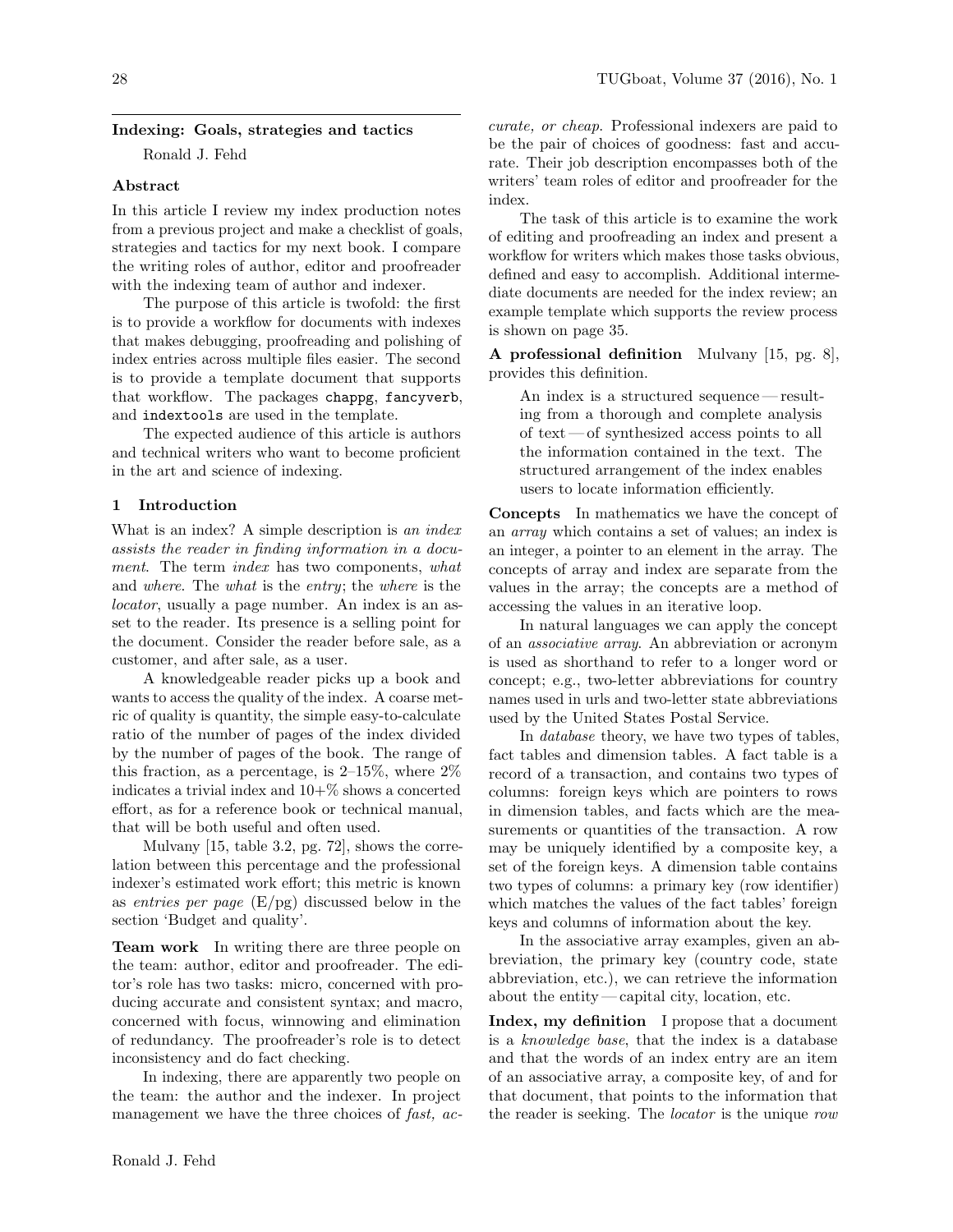identifier, the page number, that the reader uses to access the information in the document. Just as the table of contents is a sequential exposition of the ideas in the document, the index is an alphabetical listing of the concepts, ideas, and tasks in the document. The index, in that sense, is a further extension and expansion of the table of contents.

Implications of this idea are discussed below.

### 1.1 How professionals work

For professional indexers the project of producing an index for a document consists of the tasks shown in Table [1.](#page-1-0)

<span id="page-1-0"></span>

|  |  |  | <b>Table 1:</b> The professional indexer's process |  |  |
|--|--|--|----------------------------------------------------|--|--|
|--|--|--|----------------------------------------------------|--|--|

- 0. read the complete document
- 1. identify, record ranges
- 2. for each page: identify terms or tasks recording: insert new or update old 3. polishing the database: add redirects contract single item!sub-item to item, sub-item
	- expand items with too many references by adding sub-items
- contract series into ranges 4. transform database to output
- Professional software offers support for the polishing processes during the item recording process, by saving the entries in a database so that each new entry is compared to its predecessors and a decision must be made to use an existing entry and add a locator, or create a new entry.

Compare this to the markup process shown in Table [2](#page-2-0) where entries are written to an .idx file so we have a sequential list of entries, which are then sorted, duplicates removed, and formatted in one step.

### 1.2 Review of indexing markup commands

There are three types of indexing commands in LAT<sub>EX</sub>: words(s), ranges and redirects.

**word(s)** Words may be marked in three styles, plain, special font, or special locator.

plain: The indexer marks up plain entries in a document with this form:

### \index{word(s)}

The word(s) can be any string. In support of later polishing, word(s) can be subdivided into as many as three levels with ! characters:

\index{item!sub-item}

# \index{item!sub-item!sub-sub-item}

special font: For the case where a word is to be set in another font the syntax is:

#### \index{item@\texttt{item}}

special locator: Special pages may be marked so that the *locator* appears in a different font by adding a vertical bar (|) plus the font shape (italic) or series (bold).

### \index{item|textbf}

It is customary to mark a page containing a definition in bold. Pages in a glossary may be marked in italic. Any such special locator emphasis ought to be explained in a prologue to the index. For an example of an index prologue see Guide to LAT<sub>E</sub>X [\[12\]](#page-8-1). The indextools package [\[17\]](#page-8-2) contains the command \indexprologue for this purpose.

ranges To mark up a page range use a pair of commands, the first with |( and the second with |):

\index{autoexec|(}%range begin ...

\index{autoexec|)}%range end

No markup is necessary for the consolidation of sequential locators. The makeindex processor consolidates sequential page numbers, e.g., 2, 3, 4 is changed to 2--4.

redirects A locator can be in one of three forms, either a single page number, or a page range such as 8–13, or a redirect, a reference to another index entry, without a page number. The syntax is

### \index{canines|see{dogs}}

This produces an index entry without a page number, as in:

canines, see dogs

### 1.3 The makeindex process

Producing an index of a document using LAT<sub>EX</sub> and makeindex consists of the steps shown in Table [2.](#page-2-0) I highlight two intermediate steps in this process, sorting and removing duplicates, both of which are done in memory by makeindex. They can be split out into the creation of the two temporary files, sorted.idx, and nodups.idx. See Listing [2](#page-6-0) for the system commands to produce the *sorted.idx* file.

Listing [1](#page-2-1) shows a demonstration file. Processing the document produces output file \jobname.idx with the *locator* information (page numbers) added:

### \indexentry{fox}{1} \indexentry{dog}{1}

Processing with makeindex produces an output file named \jobname.ind, the formatted output: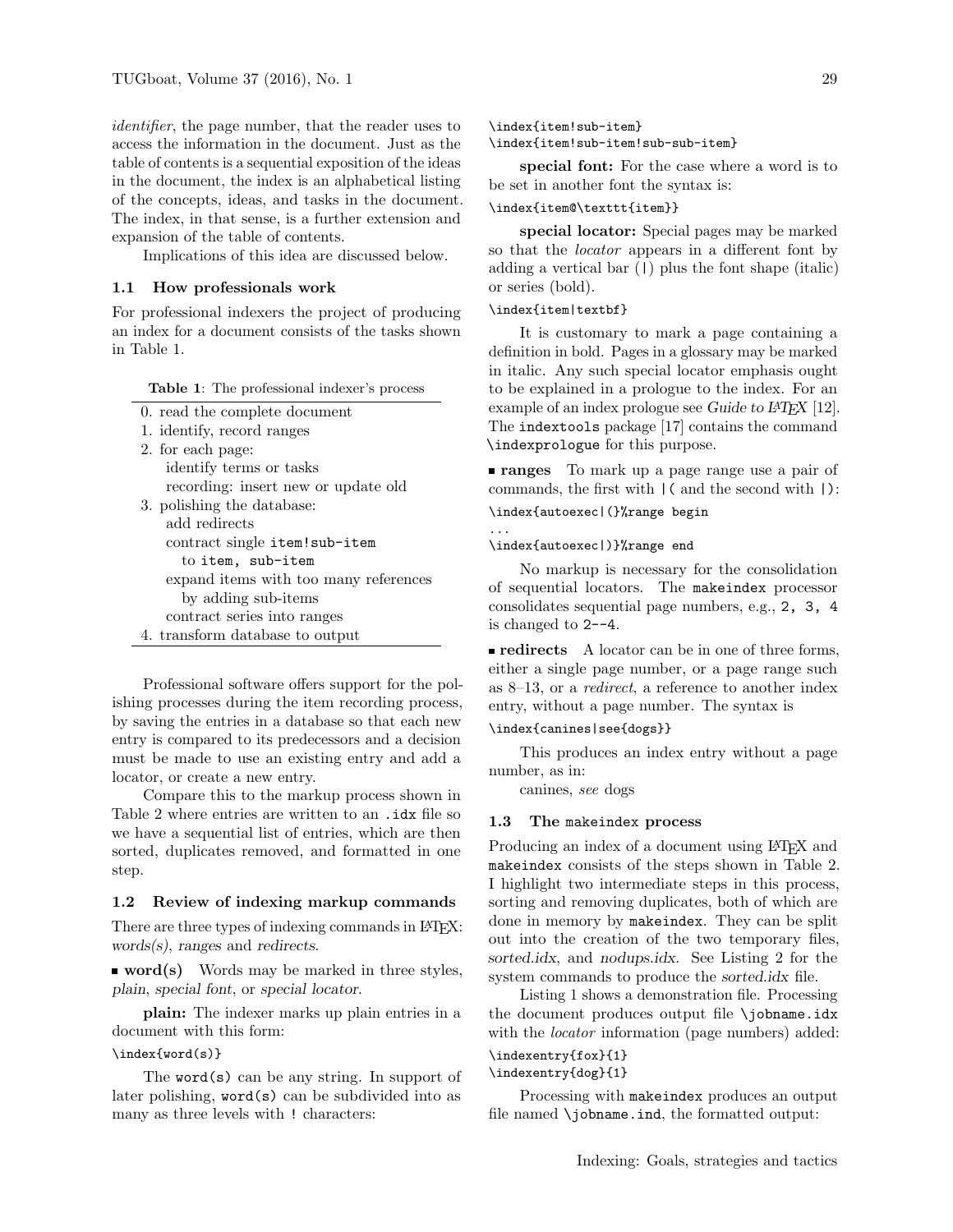| Processor           | Input, Action | Output          |
|---------------------|---------------|-----------------|
| $\text{pdf})$ latex | jobname.tex   | jobname.idx     |
| makeindex           | jobname.idx   |                 |
|                     | sort:         | sorted. $idx^*$ |
|                     | remove dups:  | $nodups.idx^*$  |
|                     | nodups.idx    | jobname.ind     |
| $(pdf)$ latex       | jobname.tex   | jobname.pdf     |
|                     | . ب           | $\sim$          |

<span id="page-2-0"></span>Table 2: The makeindex process

\* temporary file

<span id="page-2-1"></span>Listing 1: Document with simple indexing

- <sup>1</sup> %this is the file demo-1-makeindex.tex
- <sup>2</sup> \documentclass{article}
- <sup>3</sup> \title{Example of Simple Indexing}
- 4 \author{R.J. Fehd}
- <sup>5</sup> \usepackage{makeidx}\makeindex
- <sup>6</sup> \begin{document}\maketitle
- <sup>7</sup> The quick brown fox\index{fox} %\*
- <sup>8</sup> jumped over the lazy dog\index{dog}.
- 9 \printindex
- 10 \end{document}

\* The index markup is placed after the word as recommended by the package documentation.

\begin{theindex} \item dog, 1 \item fox, 1

\end{theindex}

The \printindex command (line 9) reads that .ind file if it exists:

```
\IfFileExists{\jobname.ind}
 {\hbox{\sf {\i}}\{}
```
## 2 Discussion of my experience

I will use a project of my own as an example. I worked on writing a book over a period of about a year. There were six chapters of 15–30 pages each. I spent about a month writing a chapter. Since I knew I would produce the index myself, I added the markup as I wrote.

In early chapters I used a form for noun in category {noun category} that I later changed to {category!noun}, e.g., from {scan function} to {functions!scan}.

In the middle chapters, I was echoing these entries, marking both

```
{noun category}
{category!noun}
```
In the last chapters I decided that I wanted {category!noun}, so I marked {noun category} as a redirect:

## {noun category|see{category, noun}}

in those chapters. Since each redirect has a separate locator the duplicate removal process leaves multiple entries, only one of which is to be retained. At the end I changed all the {noun category} entries to redirects and placed them in a separate file.

## 2.1 Lessons learned from my mistakes

In this section I provide a summary of the categories of mistakes that I made.

These are the categories: macros, multitasking, ranges, redirects, repair, testing, and vocabulary.

macros I used macros for a while but gave up on them for two reasons. The first was that macros introduced extra spaces, which I was not a sophisticated enough T<sub>E</sub>Xnician to fix; and second, complexity. Because I was marking up item, sub-item and subsub-item, with font changes, I realized that managing the set of macros might consume as much time as plain long-form markup. Swapping out the macros with long-form markup contributed to the rework budget.

multitasking Writing, editing and polishing are very different intellectual activities from indexing. Adding markup while I was polishing produced different entries e.g., directories and folders. Identifying synonyms, deciding which one to use, and then finding and fixing the other occurrences contributed to the rework budget.

ranges One of my most common problems in getting the index working for a chapter was incomplete ranges; these errors are noted in the \jobname.ilg file. Ranges may cross one or more sections and the pair of markup commands may be many pages apart.

redirects The markup syntax for redirects is the same as for word $(s)$ . What is different is that the locator in the printed result is not a page number, but a reference to another word. My mistake was in thinking that the makeindex process removed duplicate redirects. Moving these entries to a central file contributed to the rework budget.

repair where? All the items listed here required that I return to one of the many chapter files in order to fix the problem entries. The index entry repair problem is discovering in which file the entry is located. The problem is that the locator is the page number of the complete document. Finding the name of the chapter file is a two-step process, first, note the page number, then return to the table of contents to find the page range of the chapter.

testing During the retrospective for this paper I realized that I spent a lot of time reviewing the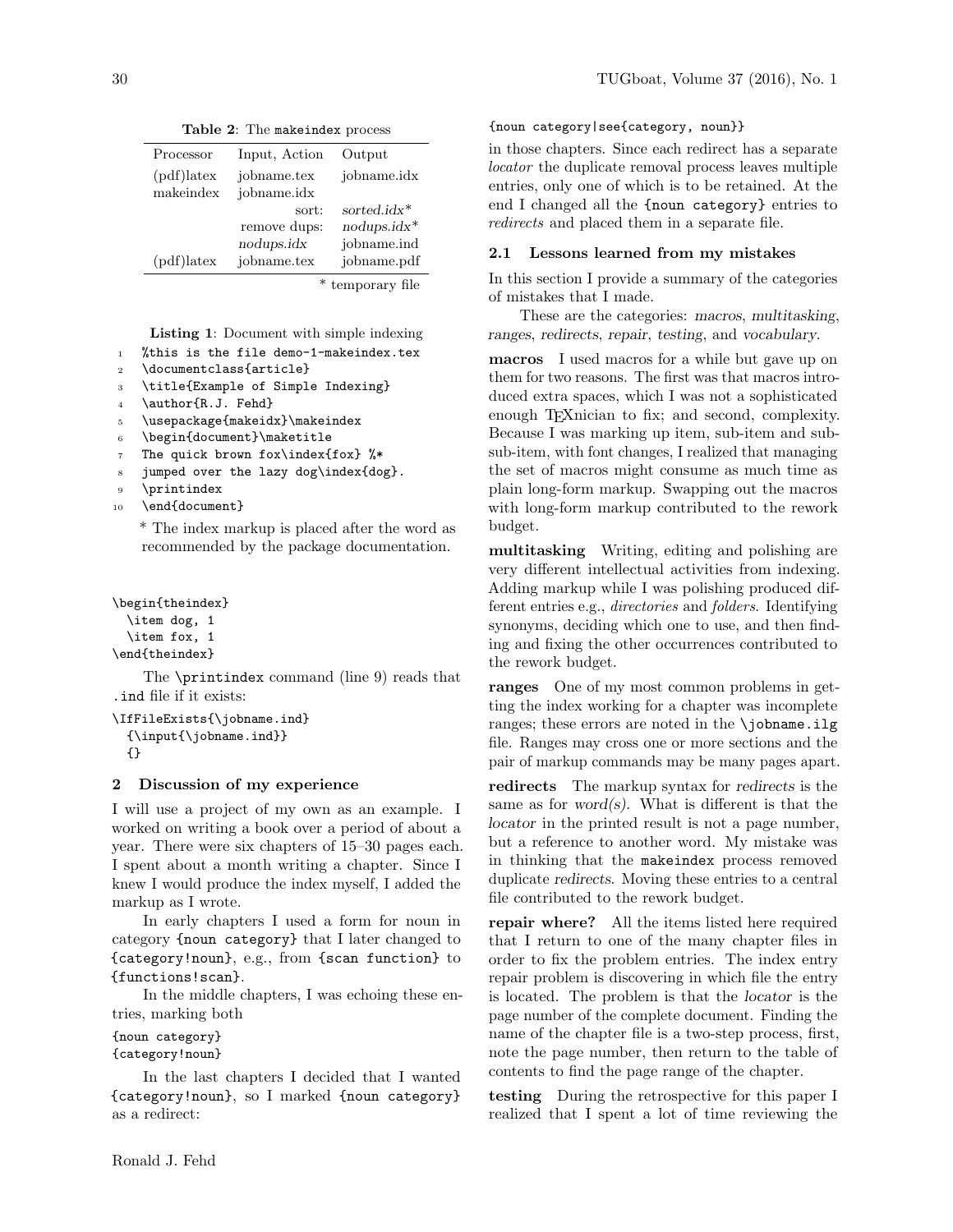complete index. My solution for future work will be to do unit tests for each chapter and one final complete integration review.

vocabulary As noted above in the multitasking paragraph, choice of vocabulary is a key task to accomplish before beginning indexing. Indexing science addresses this idea with the concept of controlled vocabulary. Much to my surprise, words in the entries did not occur as phrases in the text.

Summary In this section I have described a number of mistakes. Time spent on this work can be reduced by discovering ways to implement these tasks. In short:

- change page number to include chapter number
- control vocabulary used in entries
- centralize *redirects*
- manage ranges early
- process each chapter independently, for both writing and indexing
- review temporary files: \jobname.idx, \jobname.ilg, sorted.idx
- polish the complete index only once

# <span id="page-3-0"></span>3 Budget and quality

Budget and daily job diary Table [3](#page-3-1) is from Frederick Brooks' classic book, The Mythical Man-Month [\[3\]](#page-7-1). This table highlights the under-estimated items in the budget: unit and integration testing. I show this table in my presentations and point out the difference in the time spent coding, where much time is spent debugging — getting the code to work and the two aspects of testing: testing the program against its expectations— unit testing— and how a program works as a caller or callee: integration testing.

<span id="page-3-1"></span>Table 3: Time spent in program development (from [\[3\]](#page-7-1))

| Phase   | Time          | Action                                              | Time                                       |
|---------|---------------|-----------------------------------------------------|--------------------------------------------|
| design  | $\frac{1}{2}$ | understand problem:<br>education, research          | $\frac{1}{3}$                              |
| testing | 1/2           | development coding<br>unit test<br>integration test | $\frac{1}{6}$<br>$^{1/4}$<br>$\frac{1}{4}$ |

For the task of indexing I want to carry forward the ideas of planning and markup, typing the entries, unit test of entries in a chapter, and the integration test of all the chapters of a document. Editing and proofreading of index entries in a chapter are separate tasks from proofreading the index of the whole document.

Table 4: Estimates of percentage of index pages and entries per page  $(E/pg)$ , by book type<sup>\*</sup>

<span id="page-3-2"></span>

|                                  | index size as      |          |
|----------------------------------|--------------------|----------|
| Book type                        | $%$ of book $E/pg$ |          |
| light text, few details          | $2 - 5$            | $3 - 5$  |
| reference                        | $7 - 8$            | $6 - 8$  |
| documentation, light             | 10                 | $8 - 10$ |
| manuals, heavy                   | $15+$              | $10+$    |
| $*$ adapted from [15, table 3.2] |                    |          |

The daily job diary (djd) is a necessary part of budgeting. If we keep track of time spent on a task then we can monitor and estimate whether we will be under or over budget.

Metrics for quality As explained in the introduction, an interested purchaser can calculate the percentage of pages of the index in a book. This is a rough estimate of the depth of the index: how much information is in the index and how easy is it to use the index to find information as compared to reading the table of contents.

There are two metrics of index quality: entries per page  $(E/pg)$  and locators per entry  $(L/E)$ .

**Entries per page**  $(E/pg)$  This quantity is used as a forecasting aid; it is an indexing science term mentioned in [\[15\]](#page-8-0) and is derived from the type of document. It is used to estimate the size of the index, the number of pages set aside in the document, as a percentage of the number of pages of text. In the section in which this table appears, studies are quoted as discovering that the average size of an index is three percent. Table [4](#page-3-2) is my adaptation of the information.

**Locators per Entry**  $(L/E)$  This quantity is an integer, typically in the range 3–13, decided on before polishing the final draft of the index to subdivide entries and therefore increase the size of the index.

## 4 About goals, strategies and tactics

We have two goals. The first is to prepare an index for a reader with sufficient detail and depth for the type of document. The second is to be aware of the budget and enhance the production process by reducing time spent on indexing tasks.

We'll discuss some packages, other tools, and tactics to meet these goals.

#### 4.1 Strategies: packages

Several of the problems noted earlier have solutions that are outside the set of indexing tasks. Three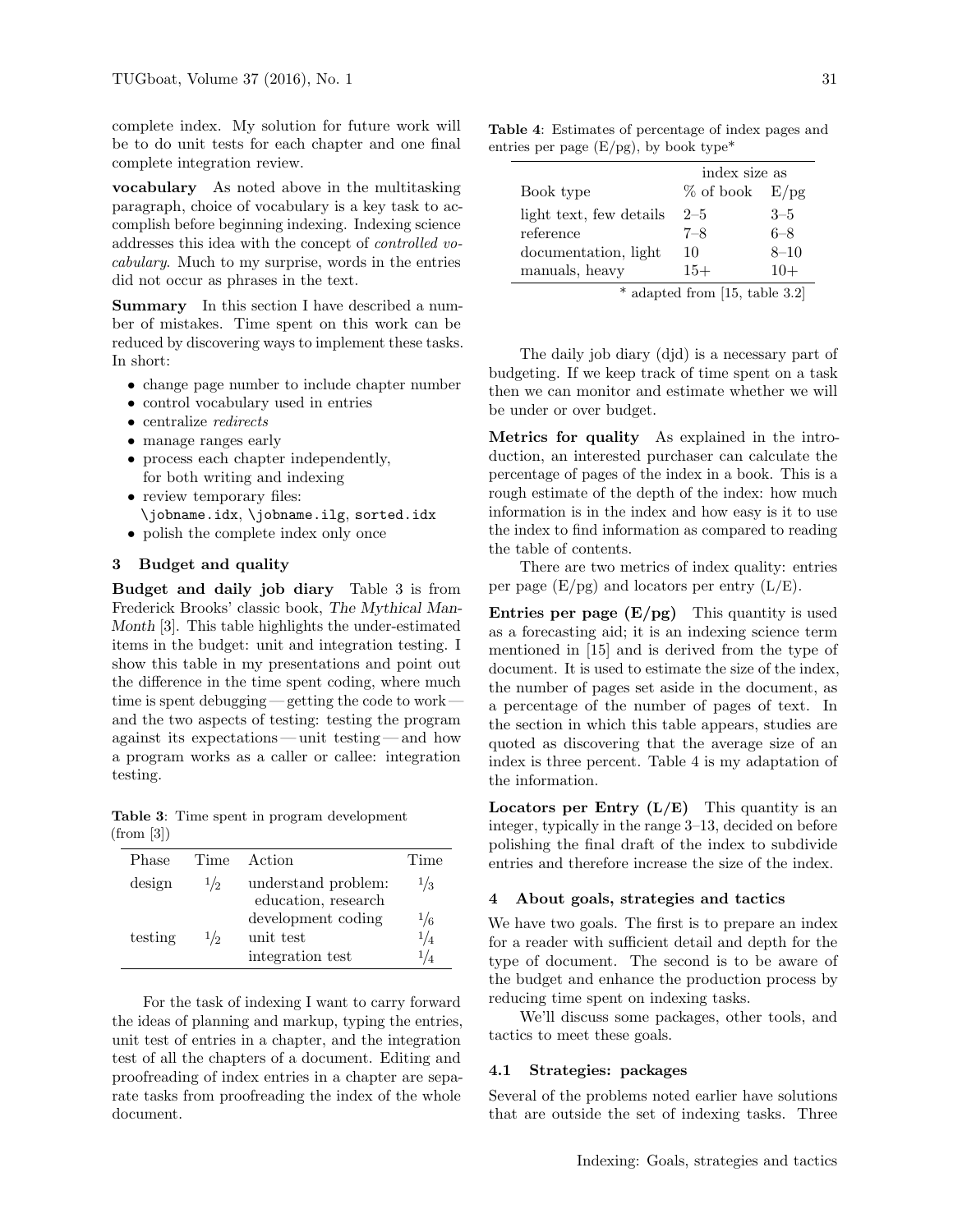packages can help reduce the time spent in administration of the document (all have many features besides what's mentioned here):

chappg changes locator output formatting from page to chapter.page.

fancyvrb provides \VerbatimInput{file.ext} to typeset external files verbatim.

indextools provides \makeindex[intoc] to put an index in the table of contents (instead of using \addtocontents), and \indexprologue, to typeset introductory text before the index, e.g., to describe the formatting conventions used.

More information about these packages is available through CTAN, at <http://ctan.org/pkg/>pkgname. They are all included in the usual T<sub>EX</sub> distributions.

### 4.2 Strategies: tools

This section discusses methods for using (LA)T<sub>EX</sub> commands that can help in index (and document) development.

**flags** A flag is a variable which takes only boolean values, true or false. These are the TEX commands to initialize a new boolean switch named ReviewIndex:

```
\newif\ifReviewIndex
  \ReviewIndexfalse % set to false
  \ReviewIndextrue % set to true
```
Then, this is the template for conditionally executing statements with this flag:

\ifReviewIndex

```
% statements if true
\else
 % statements if false
\fi %end:ReviewIndex
```
The \else part is optional.

As seen in the template document of Listing [3](#page-7-0) (in the appendix), I use this flag to control formatting and display of various intermediate indexing files for review.

This set of statements may be implemented in LATEX with the if then package  $[12, pg. 440]$  $[12, pg. 440]$ . I use the plain TEX statements because I use it to choose the \documentclass options.

\IfFileExists This is a LATEX programming command [\[12,](#page-8-1) pg. 436]. This command can be used to ensure that the document compiles before temporary files are created.

```
\IfFileExists{filename.ext}
  {statements if true}
  {statements if false}
```
**Number 1** \includeonly This is a LATEX command used to process only one subpart of a document, such as a chapter. Its use requires two statements, the first in the preamble:

\includeonly{ch-A}%disable after unit test and then in the body [\[12,](#page-8-1) pg. 206]:

% in text part, list all chapters \include{ch-A}

\include{ch-Z}

...

## 4.3 Tactics during markup

Here are some minor habits I developed to help produce a cleaner document.

- Mark up ranges after outlining in a file, e.g., ch-0-outline-index
- One index command per line better supports later searching.
- End entries with percent sign  $(\%)$  to avoid multiple spaces between words.
- Place all redirects (see and seealso) in one file to be input after \begin{document}, as in: \input{ch-0-index-redirects}

## 5 Suggestions for a workflow

Table [5](#page-4-0) lists the major steps in index creation.

<span id="page-4-0"></span>

| <b>Table 5:</b> Overview of workflow for indexing |              |                     |  |
|---------------------------------------------------|--------------|---------------------|--|
| Step                                              | Idea         | Task                |  |
| 1                                                 | setup        | make files          |  |
| $\mathfrak{D}$                                    | for chapters | writing             |  |
| 3                                                 | for chapters | indexing, unit test |  |
| 4                                                 | review index | integration test    |  |
| 5                                                 | finish       |                     |  |

We'll now discuss each of these in turn.

**setup** The first task is setting up files for the project and getting the document working with the various chapter and other files that support review. (The listings are in the appendix to this article.)

| File                               | Task         | Listing |
|------------------------------------|--------------|---------|
| a-book.tex                         | copy         | 3       |
| $ch-O$ - $outline$ ine-index $t$   | outline      | 5       |
|                                    | draft index. |         |
|                                    | mark ranges  |         |
| ch-0-index-redirects.tex redirects |              |         |
| a-book.bat                         | doc working  | 2       |

The most important task in the setup, right after outlining the text, is to begin to draft the index. Make an entry for every task mentioned in the section commands. This is the first draft of the database— sorted.idx— that we will use as a reference when marking up each chapter.

writing a chapter Create a new chapter file and copy the draft outline and index entries from file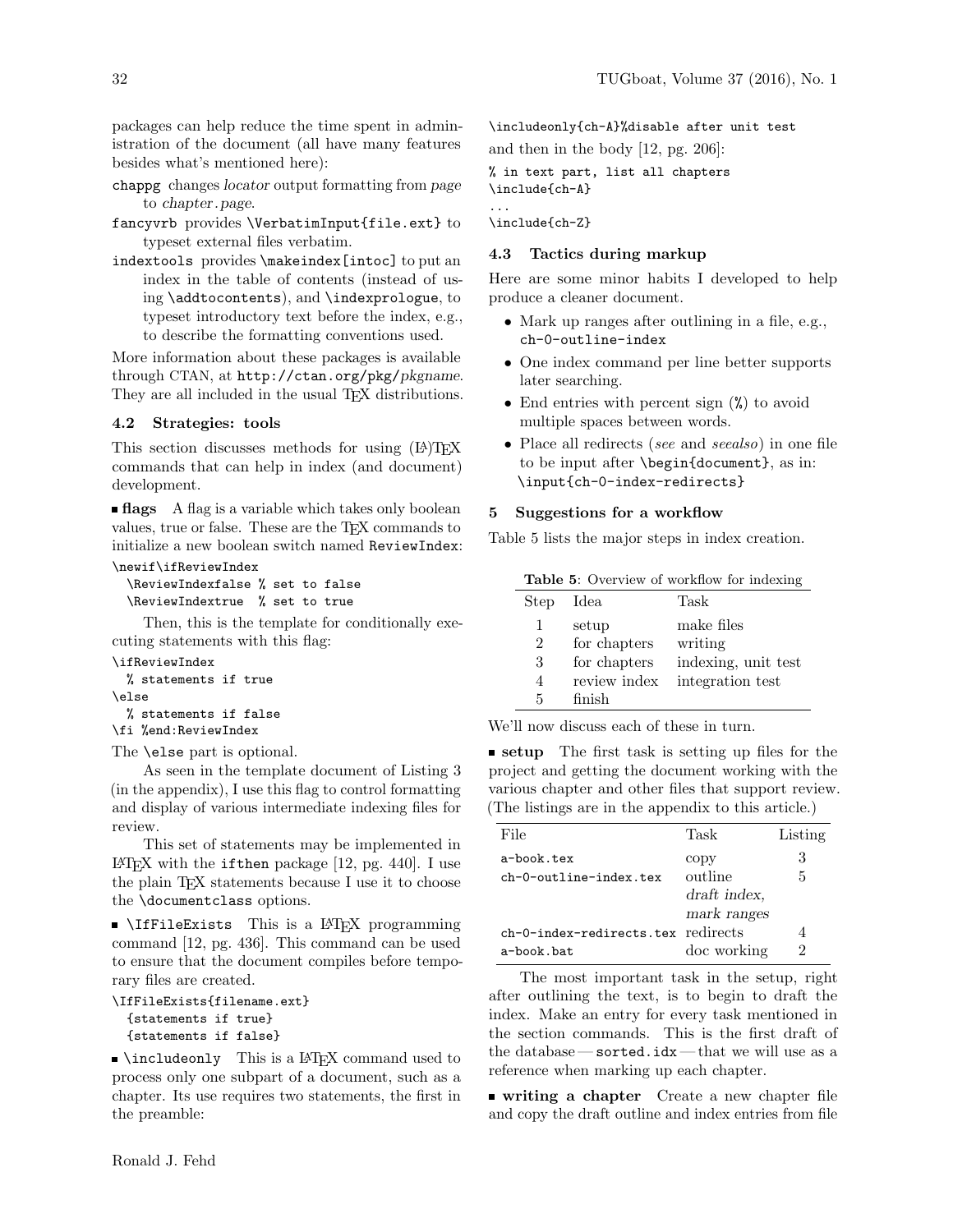ch-0-outline-index.tex into it. Record amounts of time worked in a daily job diary.

| File       | Task                    |
|------------|-------------------------|
| a-book.tex | \includeonly{ch-X}      |
|            | \include{ch-X}          |
| $ch-X.tex$ | write, type, edit, etc. |

**n** indexing a chapter The task of indexing requires a change of intellectual attitude. Remove your author's hat and put on your proofreader's hat; change mode from exposition to reader and reviewer; become objective. Part of indexing is comparing the draft index of the complete document to what has been written in the chapter under review. Each entry ought to be either new or already existing in the draft database, sorted.idx. This comparison is a step in the quality assurance of the index. Remember to record time-start and -end in the daily job diary.

| File       | Task                               |
|------------|------------------------------------|
| a-book.tex | disable this chapter:              |
|            | %\includeonly{ch-X}                |
| a-book.bat | process whole document             |
| a-book.pdf | print only sorted.idx              |
| a-book.tex | \includeonly{ch-X}                 |
| a-book.pdf | print galley of ch-X               |
| $ch-X.tex$ | for each page:                     |
|            | move draft entries to correct line |
|            | compare markup to sorted.idx       |
|            | type index entry                   |
| a-book.bat | process chapter                    |
| a-book.ilg | confirm unit test correct          |
|            | add new entries to draft file      |
| a-book.tex | %\includeonly{ch-X}                |

Refer to the showidx listing at the top of each page; count and enter the number of index entries per page in the Entries-per-Page  $(E/pg)$  log. Calculate the mean and standard deviation of  $E/pg$ . Examine pages with  $E/pg$  more than 2.5 standard deviations from mean. Review the daily job diary; compare time spent writing with time spent indexing.

**reviewing index** Choose the maximum locators per entry  $(L/E)$ , e.g., from the Fibonacci series:  $(3, 5, 5)$ 8, 13). This choice indicates the depth of the index. A large L/E indicates a shallow or small index. A reader will have to look up that many entries in the text to find what they want. Entries with more than that are to be subdivided.

| File         | Task                                |
|--------------|-------------------------------------|
| a-book tex   | disable all:                        |
|              | %\includeonly{ch-X}                 |
| a-book.bat   | process whole document              |
| a-book.pdf   | print sorted.idx                    |
|              | find entries with large $L/E$ :     |
| $ch-? .$ tex | expand entries                      |
|              | find entries with single sub-items: |
| $ch-? .$ tex | contract entries                    |
| a-book.bat   | process whole document              |
| a-book.ilg   | confirm integration test complete   |
| a-book.pdf   | print index                         |

**finish** With all unit tests of chapters completed and the integration test of the document complete, print the final document and review the budget.

| File                     | Task                   |
|--------------------------|------------------------|
| a-book.tex disable flag: |                        |
|                          | %\ReviewIndextrue      |
| a-book.bat               | process whole document |
| a-book.pdf               | print                  |

Review the daily job diary; compare time spent reviewing the complete index (integration test) with sum of chapter times (unit tests). Compare time spent on indexing with time spent writing.

## 6 Suggested reading

This section contains inspiration, manuals, budgeting, macros, standards, and types of indexing.

inspiration In 2001, [Robert Horn](http://web.stanford.edu/~rhorn/a/site/HornCV.html) received a Lifetime Achievement Award from the Association of Computing Machinery. His acceptance speech is titled [What Kinds of Writing Have a Future?](http://web.stanford.edu/~rhorn/a/recent/SpchSIGDOC.html) His discipline of presenting information is called *struc*[tured writing](http://rhetcomp.gsu.edu/~gpullman/8123/handouts/structured%20writing.pdf). This article and [\[5\]](#page-8-3) are examples of the author's work using structured writing.

manuals After a dictionary and thesaurus, an author perhaps most needs a style guide. For American English writers, the essential guide is [The Chicago](http://www.chicagomanualofstyle.org/15/contents.html) [Manual of Style](http://www.chicagomanualofstyle.org/15/contents.html) [\[7\]](#page-8-4). The University of Chicago Press also publishes the bible of professional indexers, Indexing Books [\[15\]](#page-8-0). Chapter 9, Editing the Index, is the basis for my recommendation of polishing the complete index — the integration test — as a separate activity.

As a technical writer I found Ament's Indexing Guide [\[1\]](#page-7-4) to be just the reference book that I needed. While he does not use the term task his explanation of deconstructing index entries into verbs and nouns made sense to me. His basic discipline can be expressed as follows:

A task consists of a verb and a noun. Always mark verbs in gerund form and nouns as plurals,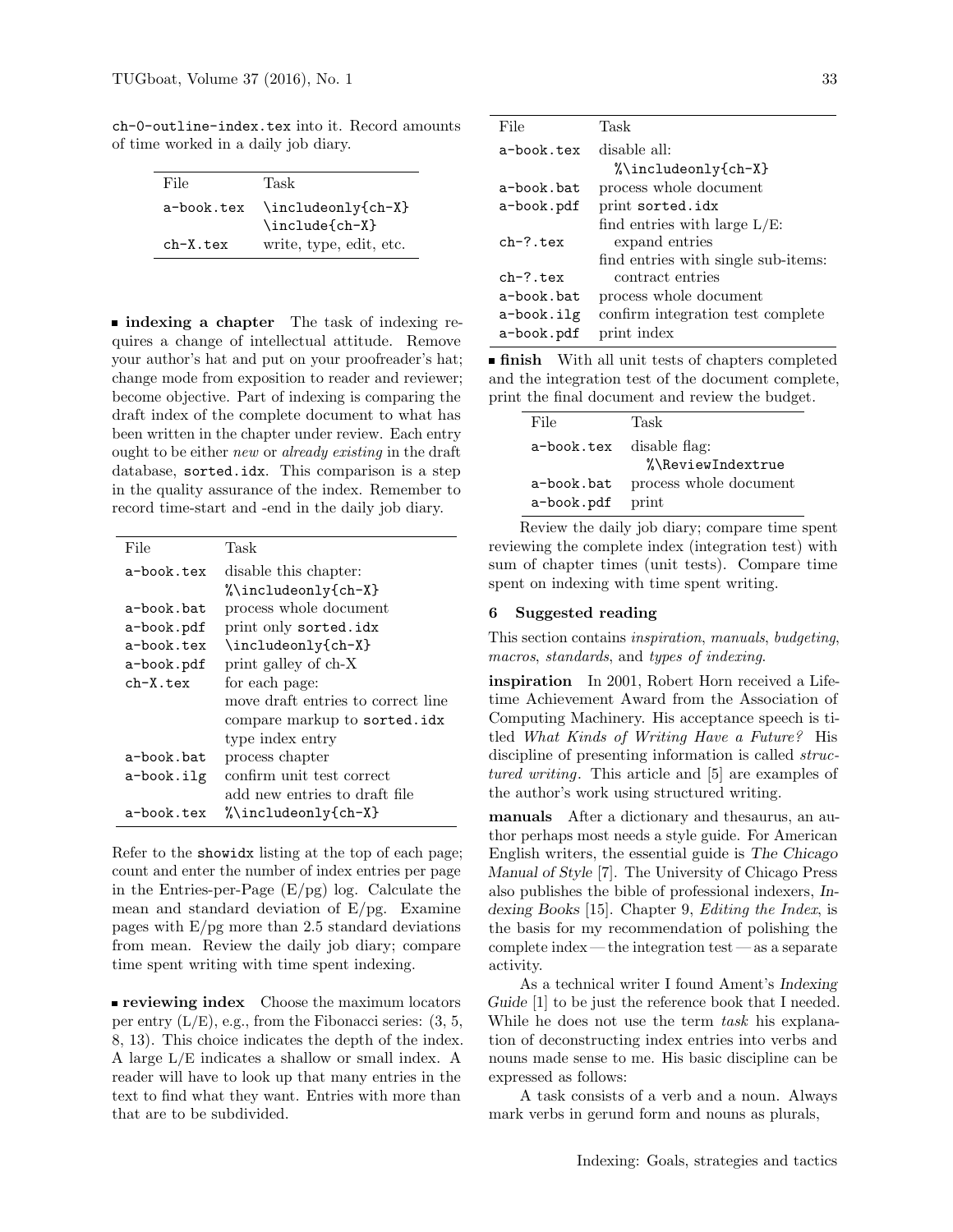## i.e.: \index{<verb>ing <noun>s}

# e.g.: \index{copying files}

He states that the task of indexing can be used as feedback to improve the quality of the writing, because text that is poorly written is difficult to easily and accurately index.

This book is small (97 pages) and concise, written in plain language ([centerforplainlanguage.](centerforplainlanguage.org) [org](centerforplainlanguage.org)). I recommend it.

The Indexing Companion [\[4\]](#page-8-5) provides an overview of the ideas and sources of [controlled vocabulary](https://en.wikipedia.org/wiki/Controlled_vocabulary). That discussion led me to the concept of an index as a database of the document, the knowledge base.

The database concepts I used in the explanation of my definition of an index are from [\[8\]](#page-8-6).

The American Society of Indexers publishes Best Practices for Indexing [\[13\]](#page-8-7); it has appendices which provide guidance for authors in various genres.

budgeting How to Communicate Technical Information [\[16\]](#page-8-8) describes the issues of budgeting in large projects of software and hardware documentation.

macros Gregorio, in [\[6\]](#page-8-9), provides guidance for finding extra spaces when writing macros.

standards The Global English Style Guide [\[11\]](#page-8-10) lays out a discipline of writing standardized English in technical manuals, which supports machine translation.

types of indexing This article is a discussion of the issues of closed-system indexing, i.e., finding information in one document. The Organization of Information [\[18\]](#page-8-11) is an exposition of the theory and practice of information science which is concerned with *open-system indexing*, the issues of retrieval from multiple documents.

closing quotation The IATEX Companion  $[14]$ ends the discussion of index markup with this quote:

> While all of these tools help to get the correct page numbers in the index, the real difficulty persists: choosing useful index entries for your readers. This problem you still have to solve. . . . to produce a comprehensive index that helps you, the reader, find not only the names of things . . . but also the tasks, concepts, and ideas described in the book.

## 7 Future work

I see several ideas that can reduce or eliminate time spent on indexing tasks. These ideas are external input, metrics and redirects.

external input For the case when both the author and a professional indexer are employed to mark up the entries we need a description of a file format, such as .csv, for use by packages which write \*.idx files. Vendors of professional indexing software must be able to supply this file format to the T<sub>E</sub>Xnician.

metrics I have identified the metrics entries per page  $(E/pg)$  and locators per entry  $(L/E)$  as summaries that may be reviewed for quality assurance. The data for these sums are in file \jobname.idx.

 $E/pg$ : This data can be seen when using the package showidx, but the count must be manually tallied and recorded.  $L/E$ : This data can be seen in the file sorted.idx, but the count must be manually tallied and recorded.

redirects Add an index command for redirects which uses the same syntax as \index but which writes its output with the *locator* set to one. This allows multiple redirects in many files, which eliminates the task of moving them to a central location.

## 8 Conclusion

Marking up index entries is simple. The hard part of index preparation is polishing, which is perhaps 80% of the effort in preparing the index. In this paper I have presented several ideas to make the polishing effort less complicated. The first is sorting and saving the entries in the .idx file. The second is adding a flag ReviewIndex to turn on additional features. Another is to change the definition of \thepage so that it contains more information — the chapter num $ber$ — in the sorted.idx file so that problem entries can be more easily located in their respective files. The last is to use the ReviewIndex flag to display various index files during review. I believe this set of packages, tools and workflow can help significantly reduce the time spent polishing the index in your next project.

## 9 Appendix

We've seen Listing 1 (demo-1-makeindex.tex, a minimal document with indexing) earlier (pg. [30\)](#page-2-1). This appendix contains the remaining program listings.

It is left as an exercise for the reader to create the file ch-A.tex in order to get the template a-book.tex (Listing [3\)](#page-7-0) working.

<span id="page-6-0"></span>Listing 2: a-book.bat, Windows batch file for processing a document

- 1 rem this is a Windows DOS batch file
- <sup>2</sup> rem this is file a-book.bat
- <sup>3</sup> set jobname=a-book
- <sup>4</sup> pdflatex %jobname%
- <sup>5</sup> sort %jobname%.idx /o sorted.idx
- pdflatex %jobname%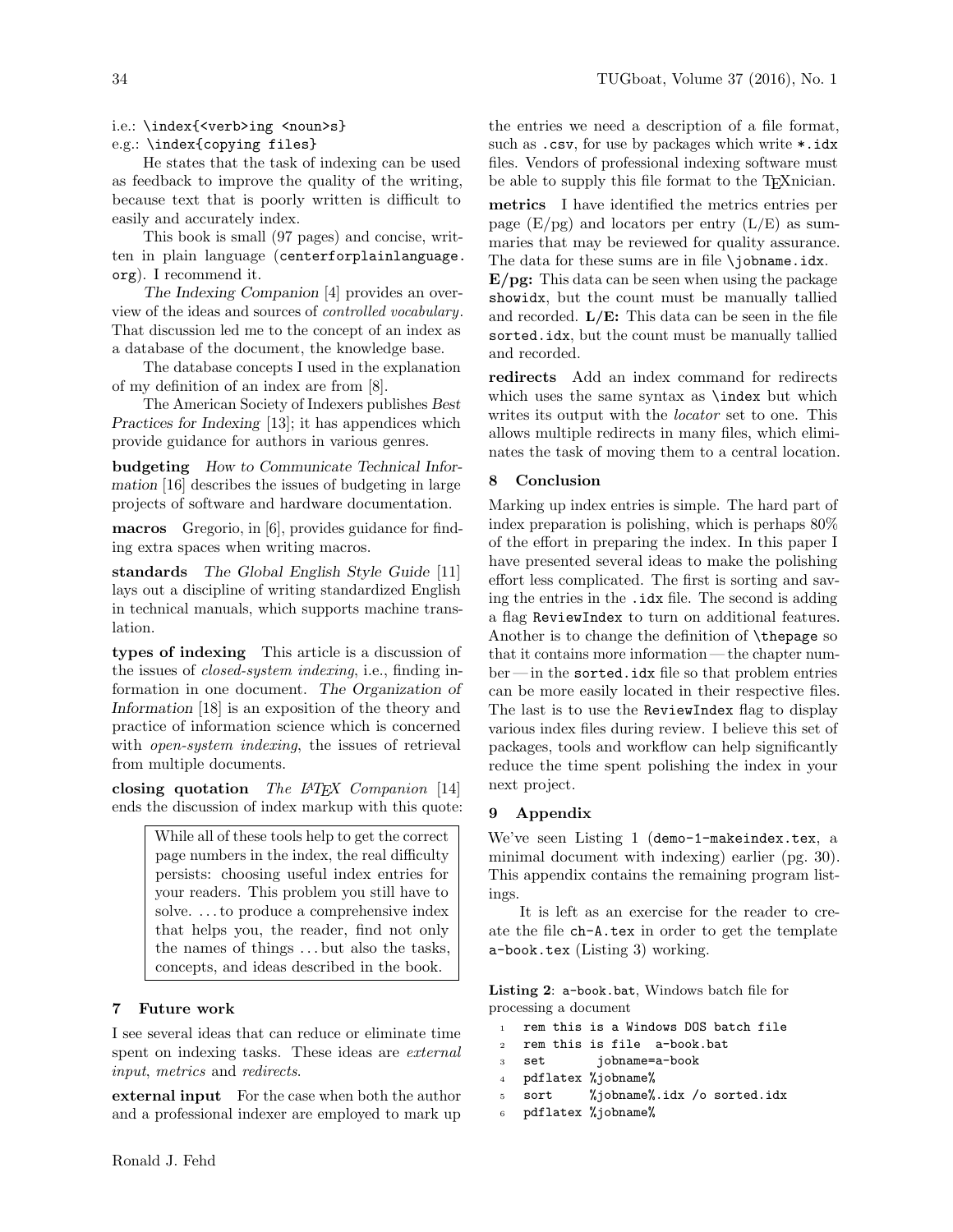<span id="page-7-0"></span>Listing 3: a-book.tex, template document with several index review features

```
1 % this is template document a-book.tex
2 \newif\ifReviewIndex\ReviewIndexfalse
3 \ReviewIndextrue %disable for final
4 \ifReviewIndex
5 \documentclass[12pt,oneside]{book}
6 \else\documentclass[10pt,twoside]{book}
7 \fi %end:ReviewIndex
8 %
9 %\includeonly{ch-A}%unit test
10 %
11 \title{Example of Complex Indexing with
12 ChapterPage, IndexTools and ShowIdx}
13 \author{R.J. Fehd}
14 \date{2016-March}
15 \ifReviewIndex
16 \usepackage{showidx}%in right margin
17 \setlength\oddsidemargin{0pt}%oneside
18 \usepackage{chappg}
19 \fi
20 \usepackage{fancyvrb} %VerbatimInput
21 \usepackage{indextools}%after showidx
22 \makeindex[intoc] %write \jobname.idx
23 %\usepackage{hyperref}
24 %\usepackage{glossaries}%after hyperref
25 %\input{glossary-entries}
26 %
27 \begin{document}
28 %\frontmatter %pg: i--x
29 %\input{c-frontmatter}%title, toc, etc.
30 %\mainmatter %Chapter 1--N, pg 1--N
31 \ifReviewIndex \input{ch-0-outline-index}\fi
32 \input{ch-0-index-redirects}
33 \include{ch-A}%{ch-B}...{ch-Z}
34 %\input{c-backmatter}%bib, gloss, etc.
35 \ifReviewIndex
36 \newcommand\Echo[1]{%arg=filename.ext
37 \chapter {#1}38 \IfFileExists {#1}
39 {\VerbatimInput{#1}} %fancyvrb
40 {file missing: #1 } }%end:Echo
41 \Echo{\jobname.ilg} %index log
42 \Echo{ch-0-index-redirects.tex}
43 \Echo{sorted.idx}
44 \fi %end:ReviewIndex
45 \indexprologue %an indextools command
46 {This text explains font conventions.}
47 \printindex
48 \end{document}
```
<span id="page-7-3"></span>Listing 4: ch-0-index-redirects.tex, template for index redirects

<sup>1</sup> % this is file ch-0-index-redirects.tex

```
2 \index{canines|see{dogs}}
```

```
3 \endinput
```
<span id="page-7-2"></span>Listing 5: ch-0-outline-index.tex, template chapter file

- <sup>1</sup> % this is file ch-0-outline-index.tex
- <sup>2</sup> \chapter{Draft: Outline and Index}
- 3
- <sup>4</sup> \section{chapter: Canines}canine
- <sup>5</sup> \index{dogs|textbf}%definition in bold
- <sup>6</sup> \index{foxes|textbf}%definition in bold
- 7 <sup>8</sup> \section{chapter: Dogs}dog
- <sup>9</sup> \index{dogs|(}%range begin
- <sup>10</sup> \index{dogs!breeding}%
- <sup>11</sup> \index{breeding dogs}%
- <sup>12</sup> \index{dogs|)}%range end
- 13
- <sup>14</sup> \section{chapter: Foxes}fox
- 15 \index{foxes!habitat}%
- 16 \index{foxes!hunting}%
- 17 \endinput

About the author R. J. Fehd is a member of the TEX Users Group, and has been writing programs in  $SAS^{(0)}$ , a language for statistical analysis, since [1](#page-7-5)986. He first published in 1997 and began using LATEX in 2004; in 2006 he hacked other conference classes to produce sugconf. After retiring in 2012, he began work on a compilation of his papers; he continues to present papers and seminars at SAS user group conferences and is Senior Statistical Programmer at [Stakana Analytics.](http://stakana.com/) He has been recognized as a peer for his contributions to the SAS-L [listserv](http://www.sascommunity.org/wiki/SAS-L), and is a contributor to the [sasCommunity.org wikipedia](http://www.sascommunity.org/wiki/Ronald_J._Fehd).

#### References

- <span id="page-7-4"></span>[1] Kurt Ament. Indexing, A Nuts-and-Bolts Guide for Technical Writers. William Andrew Publishing, Norwich, NY, June 2001. 97 pp., 3 chap., index: 11 pp. (11%). [https://www.elsevier.com/books/](https://www.elsevier.com/books/indexing/ament/978-0-8155-1481-7) [indexing/ament/978-0-8155-1481-7](https://www.elsevier.com/books/indexing/ament/978-0-8155-1481-7).
- [2] David Bausum. TEX Reference Manual. Springer, 2002. 388 pp., 2 chap., 3 app., index: 6 pp. (1%).
- <span id="page-7-1"></span>[3] Frederick P. Brooks Jr. The Mythical Man-Month: Essays on Software Engineering, Anniversary Edition. Addison-Wesley,  $2<sup>nd</sup>$ edition, 1995. 322 pp., 19 chap., index: 14 pp. (4%); theory and story based on development of the IBM System/360 operating system. [https://en.wikipedia.org/wiki/The\\_](https://en.wikipedia.org/wiki/The_Mythical_Man-Month) [Mythical\\_Man-Month](https://en.wikipedia.org/wiki/The_Mythical_Man-Month).

<span id="page-7-5"></span> $^{\rm 1}$  SAS and all other SAS Institute Inc. product or service names are registered trademarks or trademarks of SAS Institute Inc. In the USA and other countries  $(\widehat{R})$  indicates USA registration.